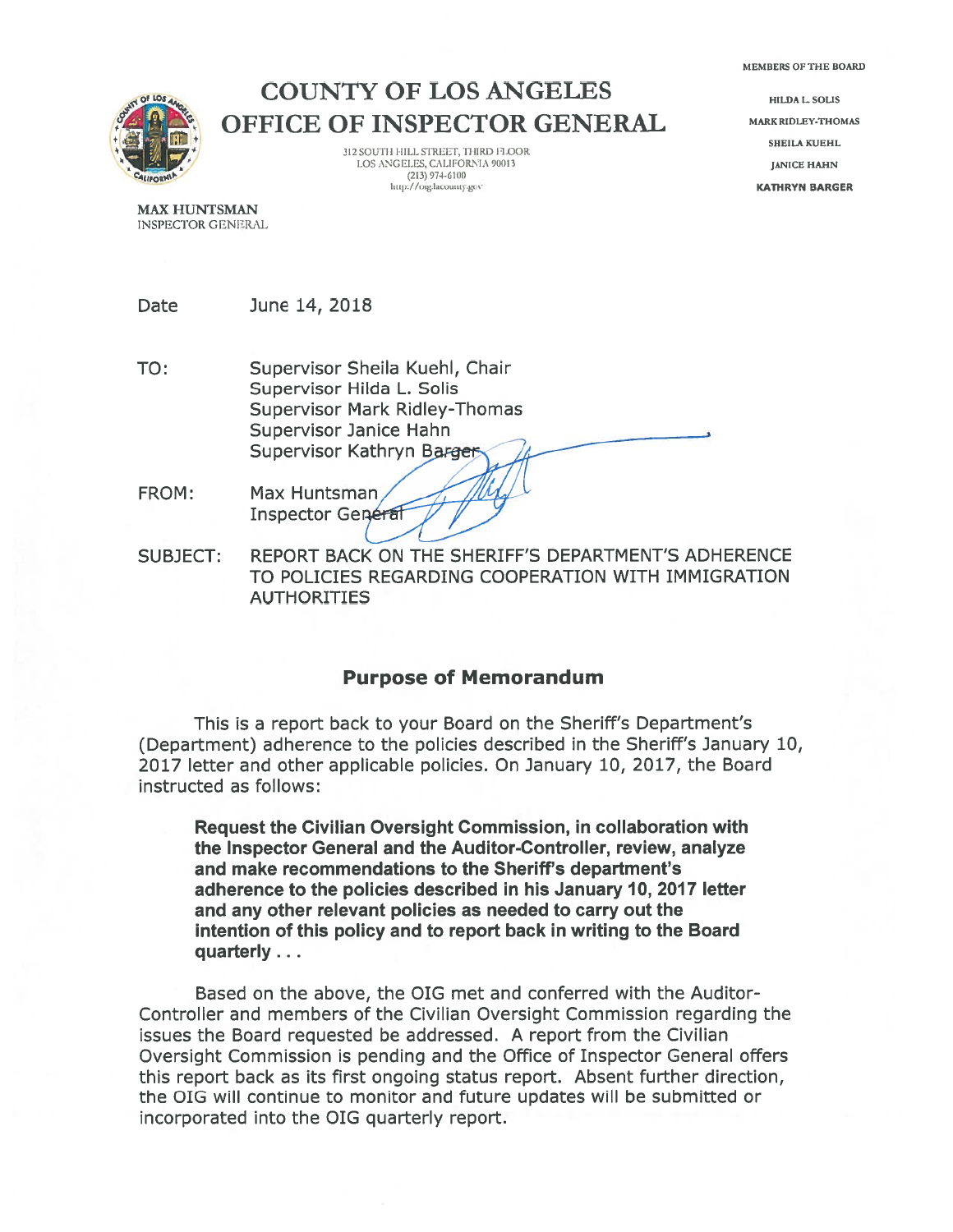Board of Supervisors Page 2 of 8

The Sheriff's January 10, 2017 letter to the Board of Supervisors addressed the Sheriff's Department's policies, practices and procedures relating to immigrant residents. The Office of Inspector General reviewed Sheriff's Department practices and presents the following:

#### Policies Affecting Patrol Divisions and Residents

Department policy, last modified in 2015, provides that deputies: 1) shall not initiate police action with the objective of discovering an individual's immigration status; 2) not arrest or book an individual based solely on suspicion of violating <sup>a</sup> federal immigration law relating to illegal entry, being unlawfully present, or overstaying <sup>a</sup> visa; and 3) while interviewing victims and witnesses, not inquire about the victim or witness' immigration status unless that information is an essential componen<sup>t</sup> in an investigation (e.g., human trafficking, involuntary servitude, etc.).<sup>1</sup> In the last year, the Office of Inspector General community outreach unit has received two complaints alleging Department personnel made inquiries about an individual's immigration status, while on patrol. Both complaints were determined to be unfounded by the Department.

To ensure compliance with these policies, the Department created <sup>a</sup> brief two-minute training video featuring Assistant Sheriff Eddie Rivero, highlighting the Department's policy on immigration inquiries and notifications. The video was uploaded to the Department's intranet and shown to all Department personnel. In addition, on March 8, 2018, the Sheriff distributed <sup>a</sup> Department-wide Newsletter listing all actions prohibited by law and by Department policy affecting patrol divisions relevant to immigration inquiries and notifications (attachment A).

In an effort to reassure immigrant communities that there is no need to fear contact with the Department in light of all the new immigration laws, the Department has organized and participated in multiple community outreach programs as well as town hall meetings throughout the County. These public appearances and meetings have involved Department personnel from the Custody Services Division, Countywide Operations, Central Patrol Division, East Patrol Division, and South Patrol Division. From January 1, 2018, through March 31, 2018, the Department has attended or participated in approximately 40 meetings and engagements to discuss immigration issues. The Department also created an Immigration Information Guide to address community concerns (attachment B) which has been distributed at most of

<sup>&#</sup>x27;Manual of Policies and Procedure (MPP) 5-09/271.00). Last modified on September 21, 2015.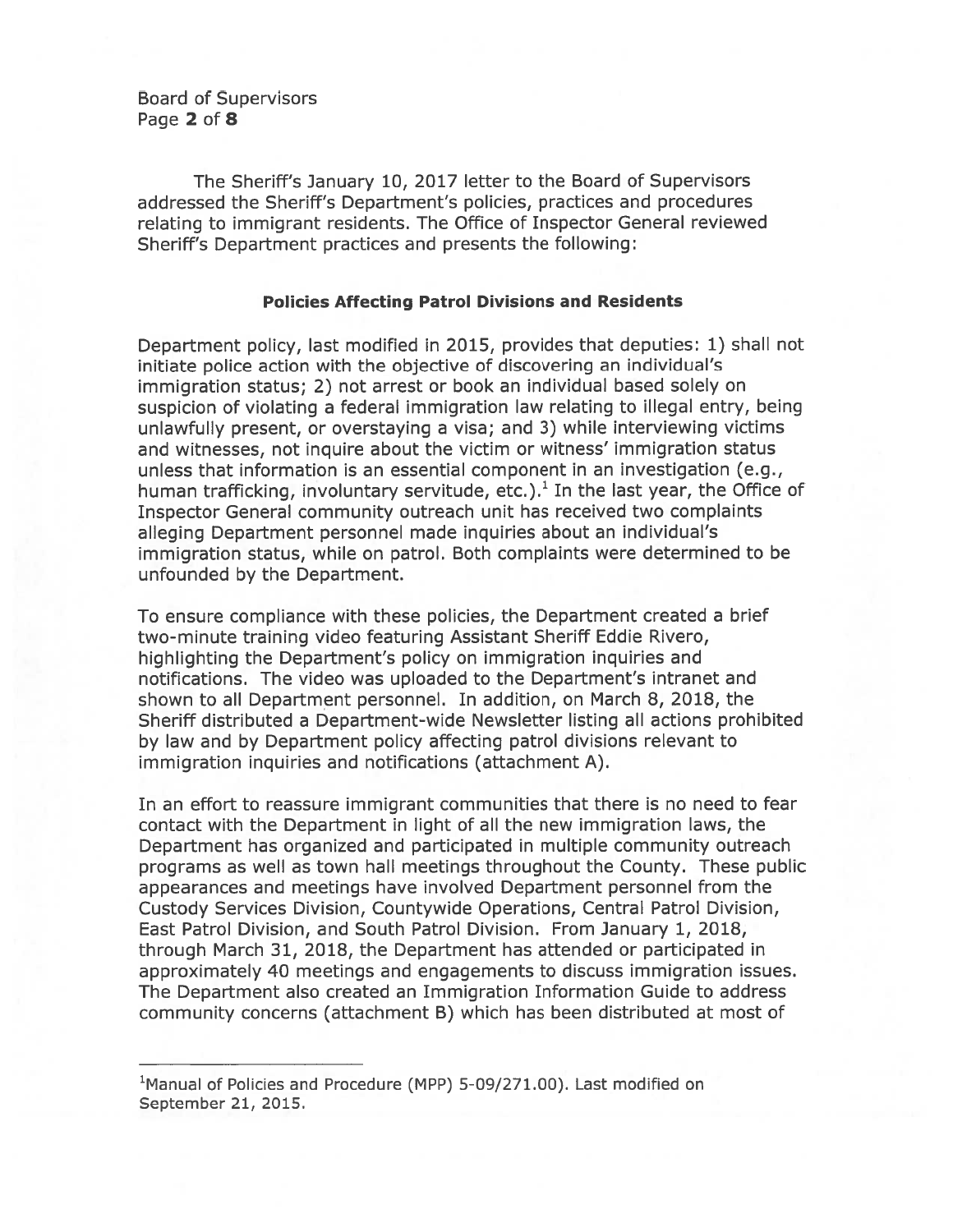Board of Supervisors Page 3 of 8

the meetings and appearances. Included in the approximately 40 meetings and engagements the Department has been involved in are the following:

Since March 2017, the Department has been an active member of the Los Angeles Community College District (LACCD) DACA Task Force, which includes select students, staff and administrators from nine different colleges. The members meet once <sup>a</sup> month to discuss the concerns of undocumented students regarding immigrations laws and other community concerns. The meetings are broadcast live over social media and members of the public are encouraged to attend. In addition, the College Bureau command staff has attended numerous events on LACCD campuses to help educate undocumented students on immigration laws, their rights, and the Department's policies on the issue.

East Los Angeles Station hosted its first station open house in more than fifteen years on April 29, 2017. In addition, <sup>a</sup> neighborhood watch program was started in which residents are educated on how to contact the Sheriff's station to repor<sup>t</sup> <sup>a</sup> crime and are reassured that deputies will not ask for documentation of citizenship or legal status when <sup>a</sup> crime is reported or if <sup>a</sup> crime is being investigated.

On January 18 and January 25, 2018, multiple Department leaders set up <sup>a</sup> two-part immigration town hall meeting at St. Anthony's Parish in San Gabriel. During both meetings, the Department educated community leaders on Department policies (both in custody and on patrol) relevant to immigration issues and answered questions in efforts to reassure the community that there was no need to fear contact with the Department.<sup>2</sup>

On February 21, 2018, Assistant Sheriff Eddie Rivero attended the 2<sup>nd</sup> Hispanic Community Leadership Summit. The purpose of the Summit was to provide an opportunity for law enforcement to discuss effective ways to work with immigrant communities and address concerns. The Summit consisted of <sup>a</sup> round table discussion with federal agencies, local agencies, community groups and advocacy groups, in which the Assistant Sheriff discussed the importance of balancing community trust and public safety.

<sup>&</sup>lt;sup>2</sup> The OIG attended the January 25, 2018 meeting.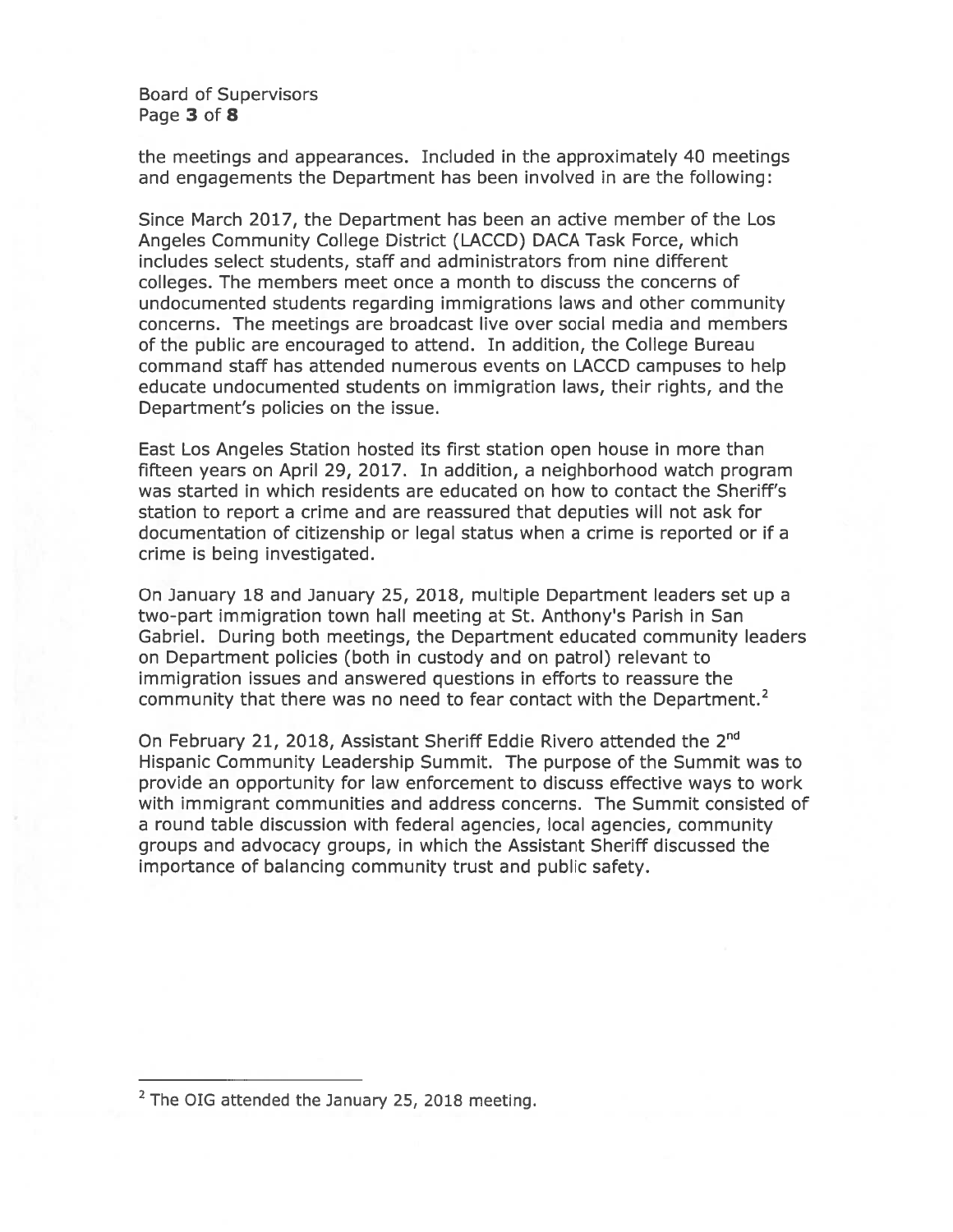#### Custody Operations and Immigration and Customs Enforcement (ICE)

The Sheriff's custody operations were affected by the passage on October 5, 2017, of Senate Bill 54 (California Values Act). The bill is commonly referred to as the "Sanctuary Bill" and took effect on January 1, 2018.

#### Restrictions on Cooperation with ICE

Senate Bill 54 prohibits the Sheriff from using Department resources to " . . . investigate, interrogate, detain, detect, or arrest persons for immigration purposes . . . " Specifically, the Sheriff is prohibited from: 1) inquiring into an individual's immigration status; $3$  2) detaining an individual solely on the basis of <sup>a</sup> federal immigration hold request; 3) providing immigration authorities with information regarding <sup>a</sup> person's release date or personal information unless the information is available to the public; 4) participating in arrests based on civil immigration warrants; 5) having department personnel assist or perform the functions of an immigration officer; 6) <sup>p</sup>lacing local deputies under the supervision of federal agencies or deputizing deputies as special federal officers or special federal deputies for the purposes of immigration enforcement; 7) using immigration authorities as interpreters; or 8) providing office space to be used exclusively by immigration authorities within <sup>a</sup> city or county law enforcement facility.

To ensure compliance with Senate Bill 54, on March 8, 2018, the Sheriff distributed <sup>a</sup> Department-wide Newsletter highlighting its requirements for how custody personnel may cooperate with immigration authorities by honoring hold, notification or transfer requests by immigration authorities (attachment A).

Under Senate Bill 54, the Sheriff is barred from transferring custody of an individual to immigration authorities unless <sup>a</sup> judicial warrant authorizing the transfer has been issued, <sup>a</sup> judicial probable cause determination has been issued or the individual "qualifies" under California Government Code section 7282.5(a) as amended by Senate Bill 54.

The amendment to section 7282.5(a) gives the Sheriff discretion, so long as that exercise of discretion does not violate any federal, state or local law, to

<sup>&</sup>lt;sup>3</sup> Under limited circumstances, Senate Bill 54 allows local law enforcement to inquire into an individual's immigration status. For example, during an unrelated criminal investigation, if it is detected that the individual illegally reentered the United States after being deported, an inquiry into his/her immigration status can be made. Also, if an individual has been the victim of <sup>a</sup> crime victim or human trafficking, inquiries regarding the individual's immigration status may be made for the purposes of obtaining <sup>a</sup> Visa so they may remain in the country temporarily while assisting law enforcement. See California Government Code section 7284.6(b)(1)&(4).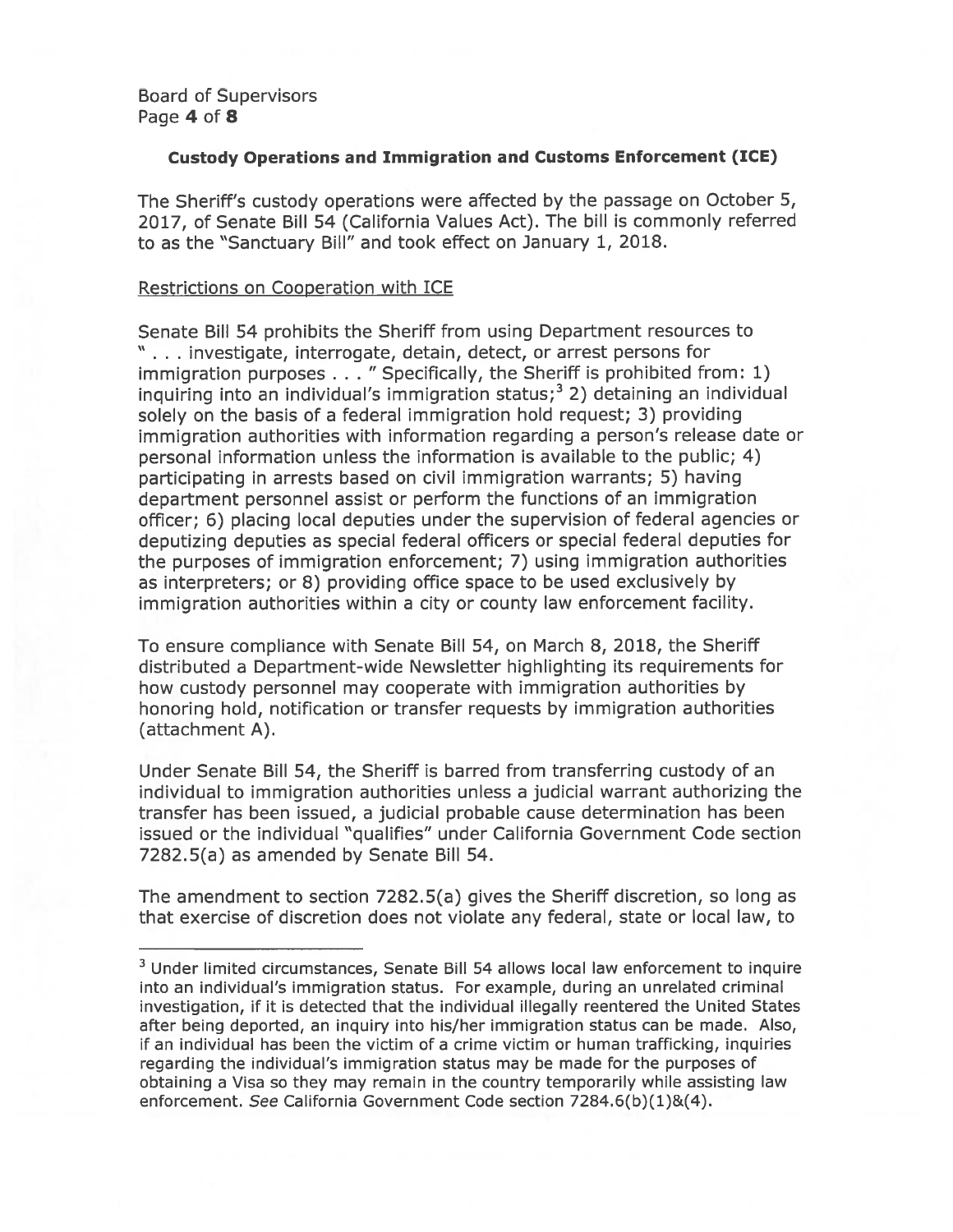#### Board of Supervisors Page 5 of 8

cooperate with immigration authorities and to transfer custody of <sup>a</sup> person to immigration authorities if that person:

- 1) has been convicted of <sup>a</sup> serious or violent felony listed under Penal Code Section 1192.7(c) or 667.5(c);
- 2) has been convicted of <sup>a</sup> felony punishable by imprisonment in the state prison;
- 3) has been convicted of <sup>a</sup> misdemeanor within the last five years that is punishable as either <sup>a</sup> misdemeanor or <sup>a</sup> felony (commonly known as <sup>a</sup> "wobbler") or has been convicted of <sup>a</sup> felony enumerated in SB 54 within the last 15 years;
- 4) is registered on the California Sex and Arson Registry; or
- 5) or has been convicted of certain federal crimes.

The Sheriff must comply with the TRUTH Act and give an individual notice of any immigration transfer requests or holds,allow the individual the opportunity to accep<sup>t</sup> or decline to be interviewed by immigration authorities and provide the name of an attorney or any other person the individual wants notified of the individual's status.

The Sheriff is prohibited from detaining any individual based solely upon <sup>a</sup> detainer issued by immigration authorities, regardless of whether the individual "qualifies" or is notified of the immigration detainer.

#### Sheriff's Implementation of Senate Bill 54

The Sheriff has implemented the use of three "qualifying" lists reflecting the requirements imposed by Senate Bill 54 to determine whether an individual is "qualified" for transfer to immigration authorities.

**List 1:** If an individual has been convicted of a felony, the Department reviews the conviction against <sup>a</sup> list entitled "SB54 2018 — Serious/Violent Crimes" (attachment C). This list contains all serious and felony crimes identified in Penal Code sections 1192.7(c) and 667.5(c).

If the individual has <sup>a</sup> qualifying conviction under this list, no further inquiry is made and the individual is deemed "qualified" for transfer. Otherwise, the Department proceeds to list 2.

List 2: If an individual's felony conviction does not qualify under the list of serious and violent crimes, it is reviewed under this second list entitled "SB54 2018 — Felony Charge List" (attachment D). This list includes all of the felony crimes enumerated in Government Code section 7282.5(a)(3), but is used primarily to identify <sup>a</sup> non-serious and/or non-violent qualifying felony conviction which occurred within the last 15 years.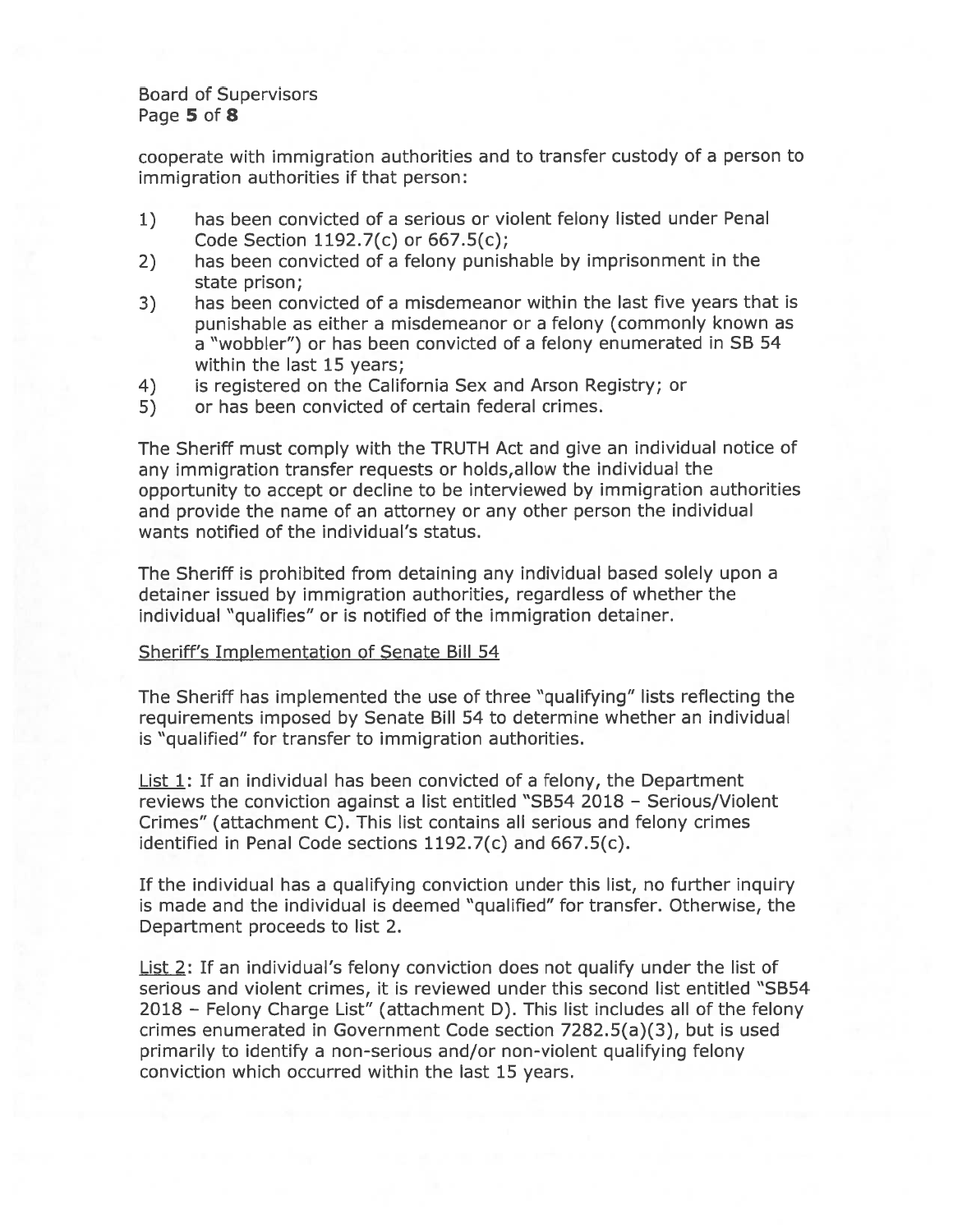#### Board of Supervisors Page 6 of 8

If the individual has <sup>a</sup> qualifying conviction under this list, no further inquiry is made and the individual is deemed qualified for transfer. Otherwise, the Department proceeds to list 3.

List 3: The third list used by the Department is entitled "SB54 2018 — Misdemeanor Crimes" (attachment E). This list is used to review and qualify any conviction which occurred within the pas<sup>t</sup> five years for <sup>a</sup> misdemeanor offense punishable as either <sup>a</sup> misdemeanor or <sup>a</sup> felony (wobbler).

If the individual has <sup>a</sup> qualifying conviction under this list, the individual qualifies for transfer. Otherwise, the Sheriff releases the individual.

Although the Sheriff has the discretion to also qualify individuals who have been convicted of any crime *punishable* by confinement in state prison and those who have been convicted of certain federal statutes, the Sheriff has exercised his discretion to qualify only those individuals who qualify pursuan<sup>t</sup> to one of the three lists above.

#### Significant Issues Encountered

In February, Interim Public Defender Nichole Davis Tinkham reported that an adult was released to immigration authorities at the juvenile delinquency court. This adult had been returned by the Sheriff to the juvenile delinquency court to clear an outstanding arrest warrant in <sup>a</sup> juvenile case the adult had incurred as <sup>a</sup> minor.

The person had been detained on <sup>a</sup> valid judicial warrant, all notifications had been made in compliance with the TRUTH Act and the person was qualified for transfer to immigration authorities under the provisions of Senate Bill 54. The Sheriff's Department's public website showed the adult's name, the next court date and the juvenile delinquency court department number, thereby giving immigration authorities access to that information.

Unlike adult criminal matters, juvenile matters are generally not public. Welfare and Institutions Code section 827 limits access to juvenile files to specific individuals and agencies. All others must petition the juvenile court to gain access to <sup>a</sup> juvenile file, barring access to the general public.

The Department reports that the Sheriff will no longer pos<sup>t</sup> on the Department's public website information regarding appearances in the juvenile delinquency court of those adults confined whose only remaining court appearance is in the juvenile delinquency court. Only the person's name and release date will be posted.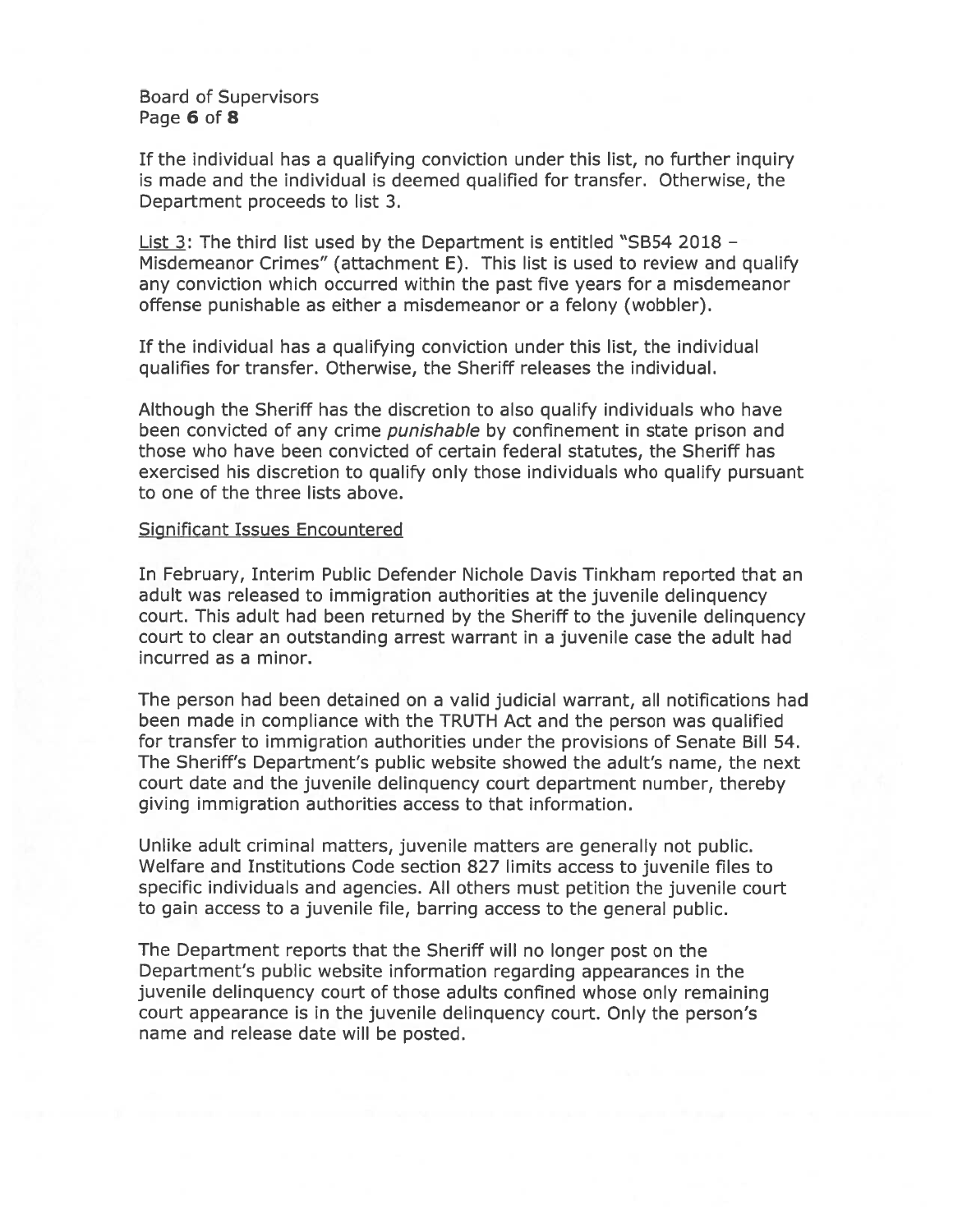Board of Supervisors Page 7 of 8

MH:DB:

C: Jim McDonnell, Sheriff Sachi A. Hamai, Chief Executive Officer Celia Zavala, Acting Executive Officer Mary C. Wickham, County Counsel Brian Williams, Executive Director, Civilian Oversight Commission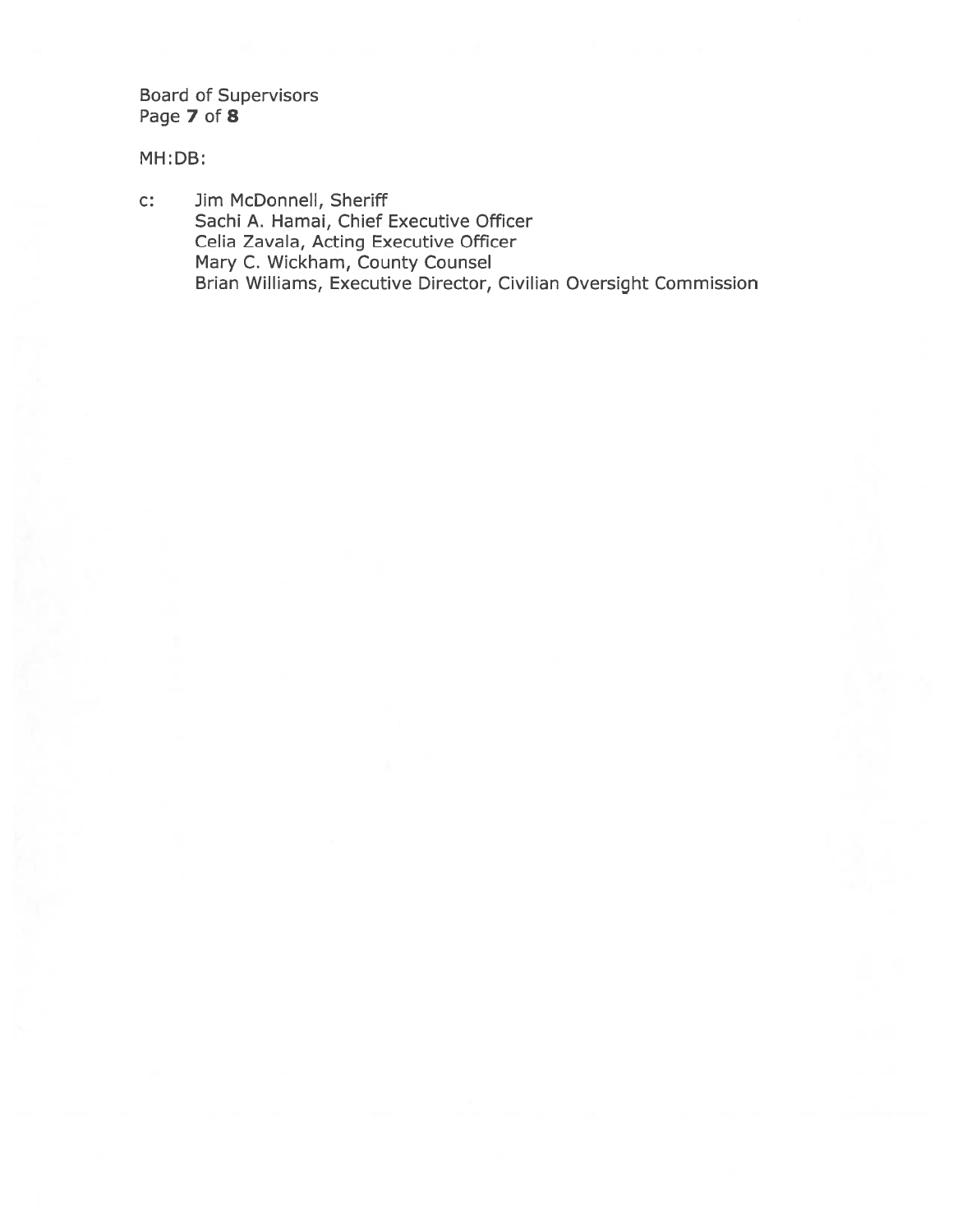Board of Supervisors Page 8 of 8

#### REFERENCES

TRUTH ACT, enacted sections 7283, 7283.1, and 7283.2 of the California Government Code

CALIFORNIA VALUES ACT, Senate Bill 54, commonly referred to as the Sanctuary Bill, amended sections 7282 and 7282.5 of the Government Code and repealed section 11369 of the Health and Safety Code

PENAL CODE section 667.5, designates certain crimes to be a "violent" felony."

PENAL CODE section 1192.7(c), designates certain crimes to be a "serious felony."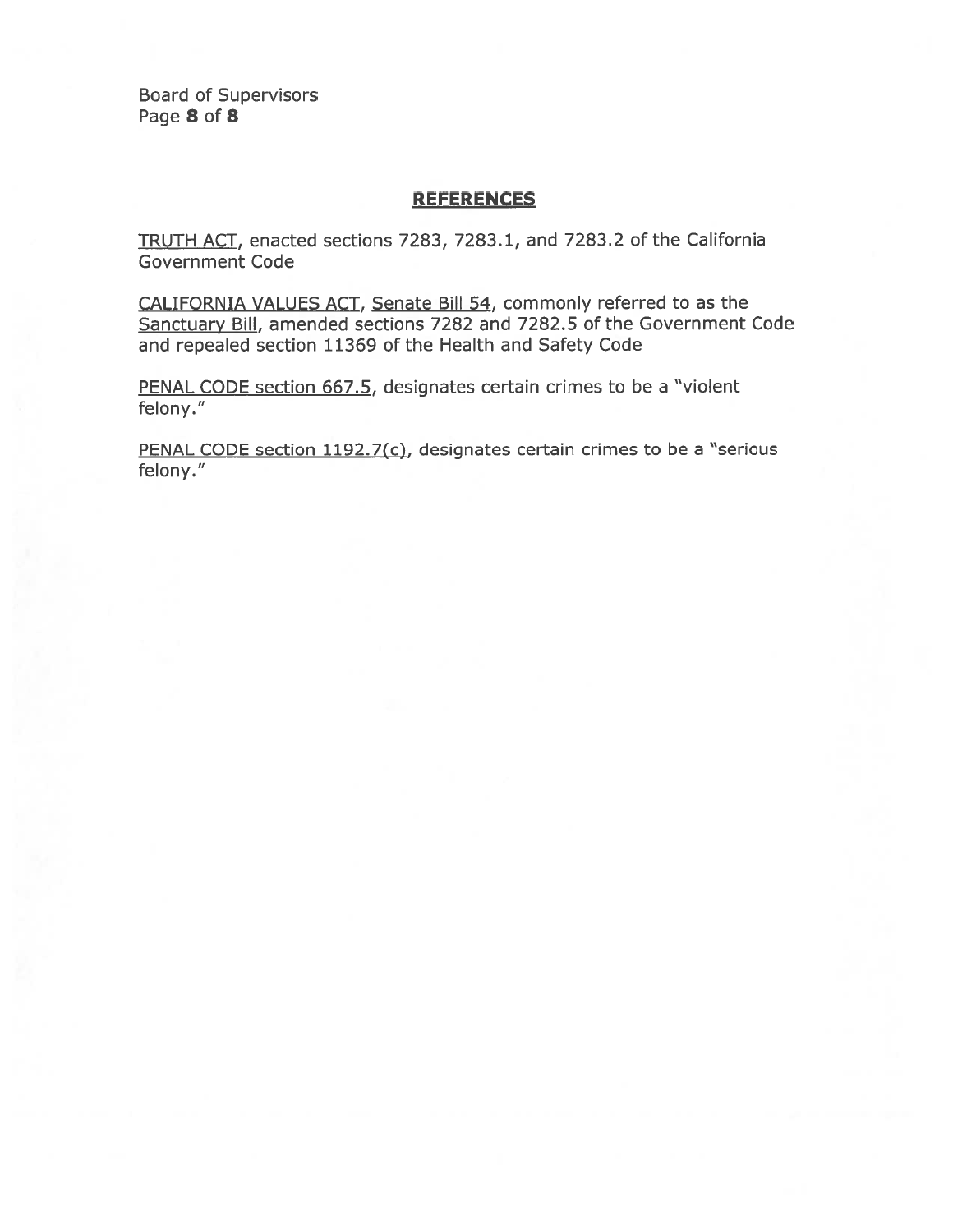# Los Angeles County Sheriff's Department

# NEWSLETTER

Field Operations Support Services, (323) 890-5411



VOLUME 18 NUMBER 06

DATE: March 8,2018

# IMMIGRATION POLICIES, PROTOCOLS, AND PROCEDURES

The purpose of this Newsletter is to advise and update Department personne<sup>l</sup> about the Department's policies, protocols, and procedures relating to interactions with individuals in the immigrant communities since the enactment of the California Values Act (SB54) and other relevant state legislation on January 1, 2018.

Los Angeles County is home for residents that come from more than 200 countries around the world. The Department invites all persons, including those who are undocumented, to come forward to repor<sup>t</sup> crimes without fear of deportation. The Department is commiffed to impartial enforcement of the law and to treating all persons with dignity and respect regardless of their race, ethnicity, national origin, or civil immigration status.

## Laws, Policies, and Procedures Affecting Our Patrol and Countywide Operations

Legal Prohibitions: The following are specifically prohibited by law:

- Detaining an individual during <sup>a</sup> field contact on the basis of an immigration hold request;
- Arresting an individual on <sup>a</sup> civil immigration warrant;
- • Arresting an individual for <sup>a</sup> criminal violation of an immigration law unless the arrest is for unlawful re-entry and the re-entry is detected during an unrelated law enforcement activity and the person has <sup>a</sup> prior aggravated felony conviction;
- Using immigration authorities as interpreters;
- Detaining an individual for an actual or suspected immigration violation; and
- • Detaining <sup>a</sup> victim or witness to <sup>a</sup> crime who is not charged or convicted of committing any crime under state law for <sup>a</sup> suspected immigration violation or turning the individual over to immigration authorities without <sup>a</sup> judicial warrant (Penal Code section 679.015).

Immigration Inquiries and Notifications (MPP section 5-09/277.00): This policy was implemented on September 21, 2015. The main provisions of this policy are as follows:

•Department members shall investigate criminal activity without regard to an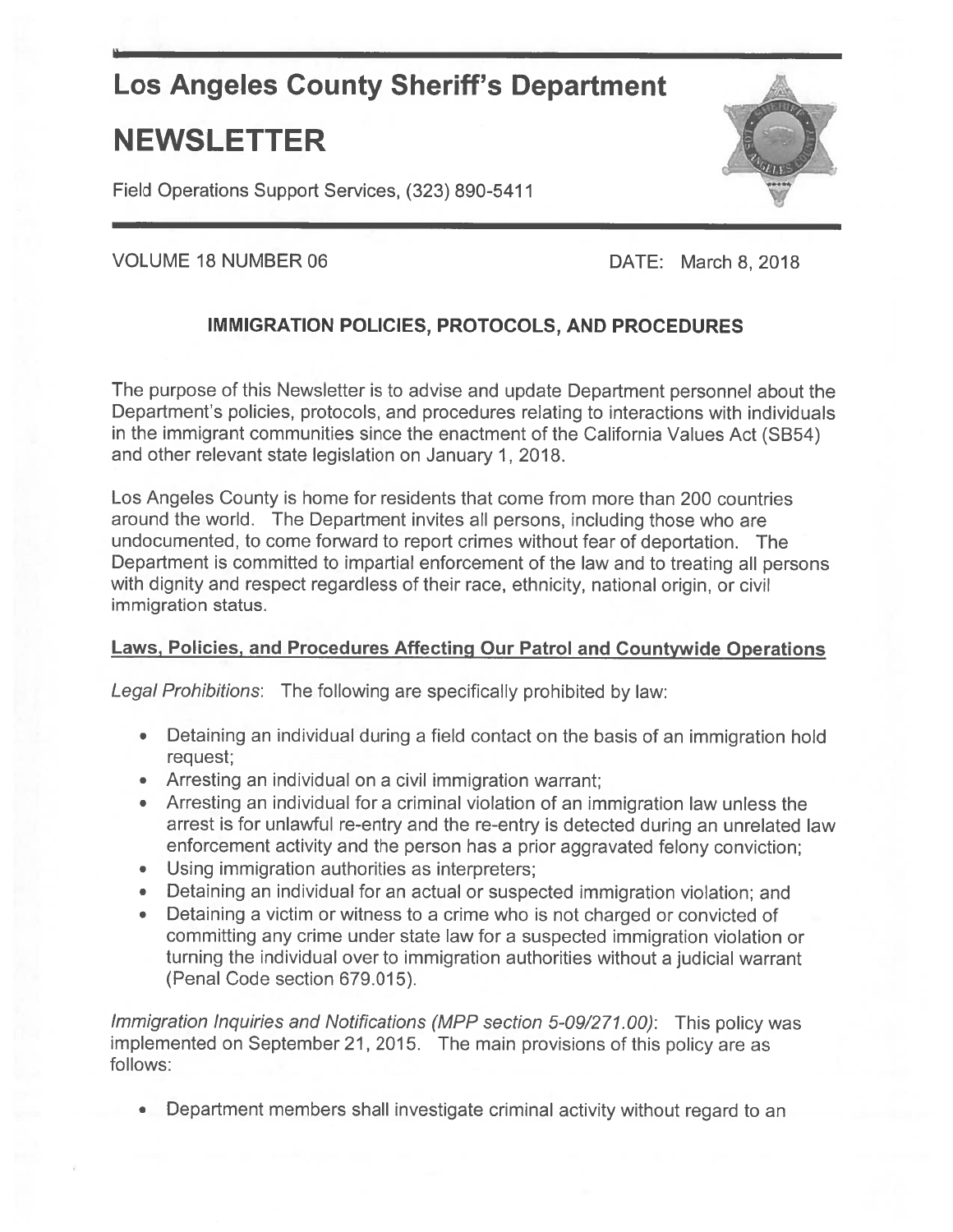individual's legal status and shall not initiate police action with the objective of discovering the individual's immigration status;

- Department members shall neither arrest nor book an individual solely on suspicion of violating <sup>a</sup> federal immigration law relating to illegal entry, being unlawfully present, or overstaying <sup>a</sup> visa;
- Department members shall not inquire about any person's immigration status; and
- While interviewing victims and witnesses, Department members shall not inquire about <sup>a</sup> victim's or <sup>a</sup> witness' immigration status unless that information is an essential component in their investigation (e.g., human trafficking, involuntary servitude, etc.).

Place of Birth Inquires: Some members of the public may misperceive the purpose of inquiring about <sup>a</sup> person's birthplace when questioned during <sup>a</sup> law enforcement contact, especially when contacting the police as <sup>a</sup> victim or witness. To minimize the potential misperception and possible degradation of public trust, the following procedures shall take effect:

- Victims, witnesses, and temporarily-detained suspects shall not be asked their <sup>p</sup>lace of birth unless necessary under the particular circumstances to investigate <sup>a</sup> criminal offense; and
- Arrestees may be asked their <sup>p</sup>lace of birth when necessary to the booking process, when necessary to comply with consular notification obligations, when necessary to investigate <sup>a</sup> criminal offense, or when otherwise required by law.

Booking/LiveScan process: Arrestees shall not be asked their legal immigration status nor whether they are documented or not.

U-Visas: Some undocumented victims and witnesses of certain enumerated crimes may request the Department certify <sup>a</sup> U-Visa application. The certification does not guarantee they will receive <sup>a</sup> U-Visa, it's simply one of the criteria required by the U.S. Citizenship and Immigration Services (USCIS) to apply for <sup>a</sup> U-Visa. The Department member reviewing the request for certification may inquire as to the requested person's immigration status, when necessary, to complete the U-Visa certification. See FOD 09- <sup>002</sup> (revised May 18, 2016) for more information and guidelines on the certification process.

## Custody Division

Personnel may cooperate with immigration authorities by honoring hold, notification, or transfer requests when one of the following conditions are met:

- Inmate has been convicted of <sup>a</sup> serious felony (Penal Code section 1192.7(c)) or <sup>a</sup> violent felony (Penal Code section 667.5(c)) regardless of the conviction date;
- In mate has been convicted of <sup>a</sup> non-violent and non-serious felony within the past 15 years which is listed in Government Code section 7282.5, subdivision  $(a)(3);$  or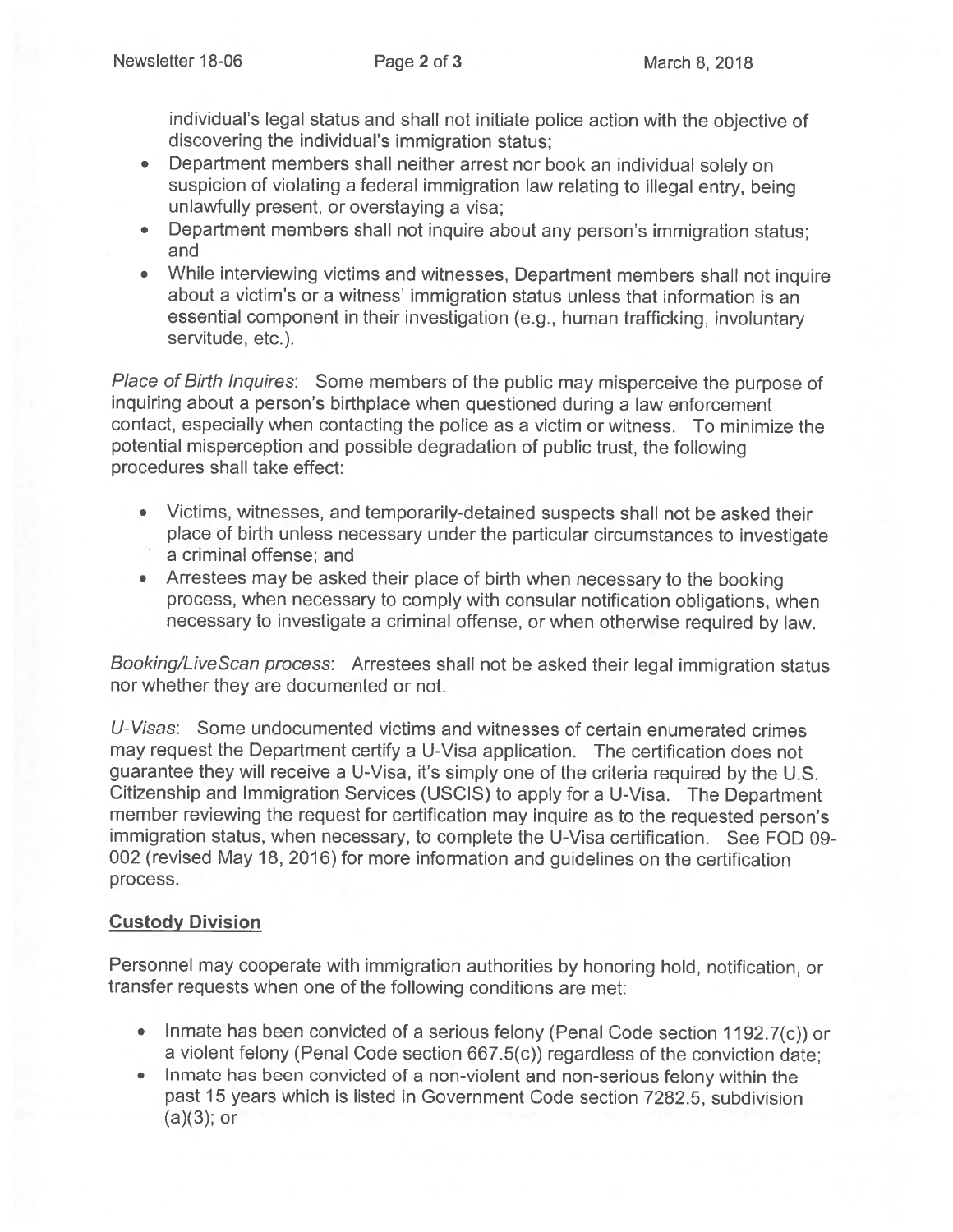Inmate has been convicted of <sup>a</sup> misdemeanor punishable as either <sup>a</sup> misdemeanor or <sup>a</sup> felony (wobbler) within the pas<sup>t</sup> 5 years.

The California Values Act (SB54) specifically prohibits the following:

- Honoring requests for inmates with convictions for misdemeanors that were previously punishable as misdemeanors or felonies (wobblers) prior to the passage of Proposition 47;
- •Detaining individuals solely on the basis of an immigration detainer;
- •Sharing the personal information of inmates with immigration authorities;
- • Providing office space that is exclusively dedicated to immigration authorities; and
- Providing the release dates of inmates to immigration authorities unless the release date is available to the public.

Questions regarding the California Values Act (SB54) and cooperation with immigration authorities in Custody Operations should be directed to the Inmate Reception Center (IRC) Release Compliance Desk, at (213) 473-6505.

#### Joint Task Force Participation

Department personnel may participate in joint task forces with federal immigration officials only where the purpose of the task force is to investigate violations of local, state, or federal criminal laws unrelated to immigration enforcement. An annual repor<sup>t</sup> shall be submitted by the Department to the California Department of Justice for each task force of which it is <sup>a</sup> member. The repor<sup>t</sup> must include the purpose of the task force, the agencies involved, the number of arrests made, and the number of people arrested for immigration enforcement purposes. Personnel assigned to <sup>a</sup> task force shall notify Detective Division headquarters they are on <sup>a</sup> task force. Personnel on <sup>a</sup> task force shall provide to Detective Division headquarters the statistical information required by the California Department of Justice.

If you have any questions, please call or email Field Operations Support Services, at  $(323)$  890-5411 or foss@lasd.org.

SEJ:JER:jr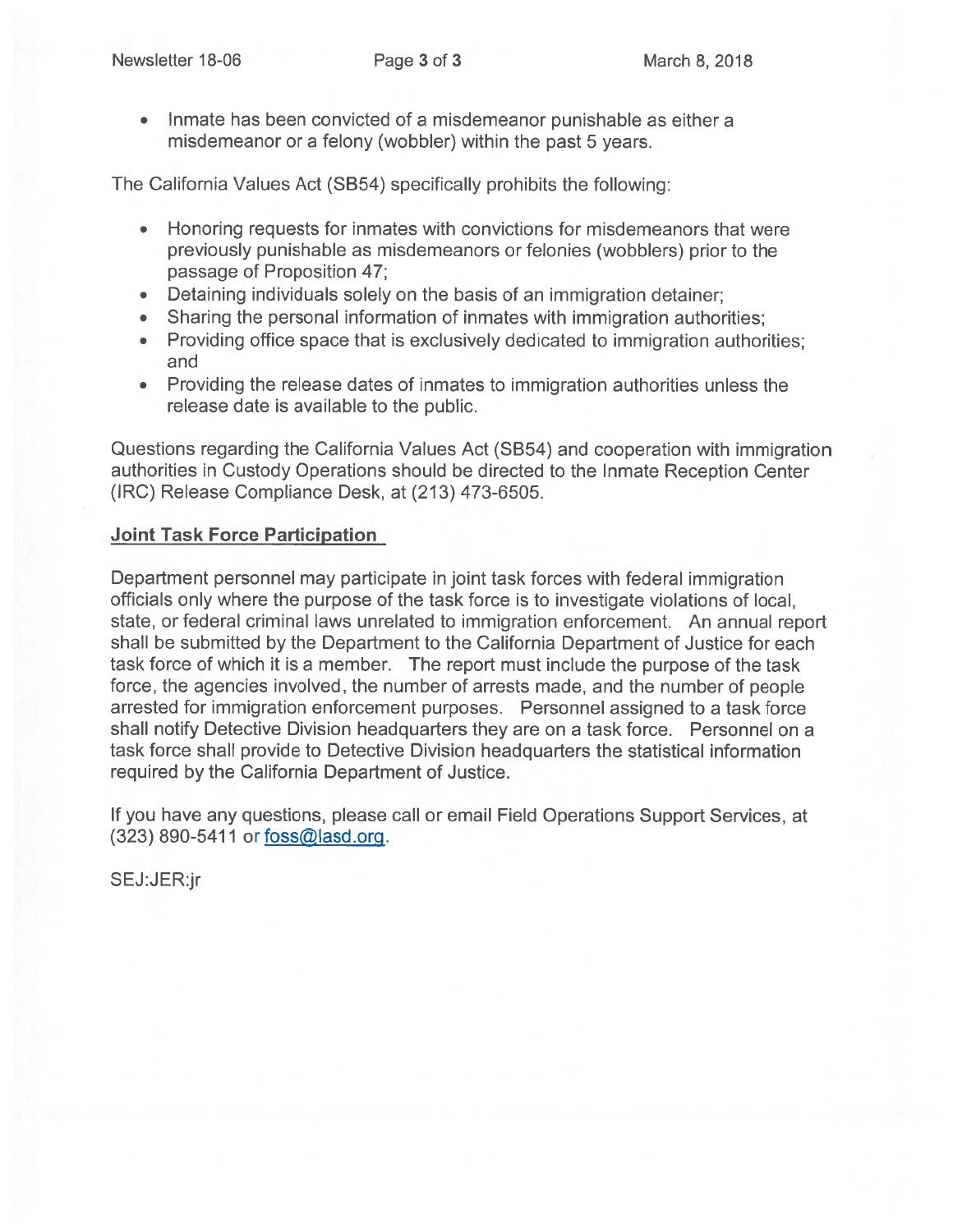# Frequently **Frequently asked Questions** Questions

operations? operations? with Does civil the immigration Sheriff's **Department** enforcement assist ICE

investigate operations, We immigration enforcement operations. immigration does Answer: may not participate participate No. crimina **which** enforcement The include Sheriff's activity. in in federal or operations. assist ICE, **Department** task purely ICE force with  $\overline{a}$ 

What is the procedure for a victim of a crime  $\overline{\mathbf{a}}$ apply for a  $\ddot{\bf c}$ Visa"?

Answer: The person musi be a victim of a **SuiAuenb** crime. In some cases, witnesses and/or family members may be eligible  $\overline{a}$ apply for  $\tilde{\varepsilon}$  $\overline{C}$ Visa. The petitioner or station detective can initiate the  $\overline{C}$ Visa application  $S(2S)$ Form 1-918). The form mus be filled out and presented  $\overline{a}$ the handling detective. The detective will review the case file and determine if the petitioner was a victim of a Suivup charge and was helpful in the investigation. The filing of criminal charges and a criminal prosecution are not requirements for our certification <u>o</u> requirements for our certification of the<br>U Visa application. If all requirements U Visa application. If all requirements are met on the application, the station or bureau captain will certify the application, by **signing**  $\mathbf{r}$ on the Sheriff's behalf The original signed application is returned  $\mathbf{z}$ the petitioner or the advocate. The petitioner shall send all applicable documents  $\overline{a}$ the USCIS.



NOTE: All forms can be downloaded on the United **States Citizenship** & Immigration Services (USCIS) website  $\mathbf{e}_1$ uscis.gov

> For Questions or Complaints please call

Sheriff's Information Bureau (213) 229-1700

Internal Affairs Bureau (800) 698-8255



Sheriff's Station you We welcome concerns concerns. questions for additional Sheriff's any additional welcome local  $\overline{a}$ contact or

""<br>"The p<br>amphlet was created to provide information regarding our immigration policy, and  $\tilde{\kappa}$ reassure everyone in the community there  $\ddot{ }$ : no need to fear contact with your Shertif's Department.

Our goal  $\mathbf{z}$ .  $\tilde{\kappa}$ protect all people in Los Angeles **Count**) regardless of background or

**Sheriff's Department** Los Angeles Sheriff's **Count** Department

WWW.l**asd.org**<br>© 2017 Los Angeles County Sheriff's Department

www.lasd.org

⊚ 2017 Los Angeles County Sheriff's Department.<br>All Rights Reserved.<br>os/2017

immigration status."

JimMcDonnell,

**Jim McDonnell, Sheriff** 

**Jim McDonnell, Sheriff** McDonnell geles comy snems Department.<br>All Rights Reserved.<br>All Rights Reserved.



hnmigratio11 Inforiflatto normation mmigration Guide